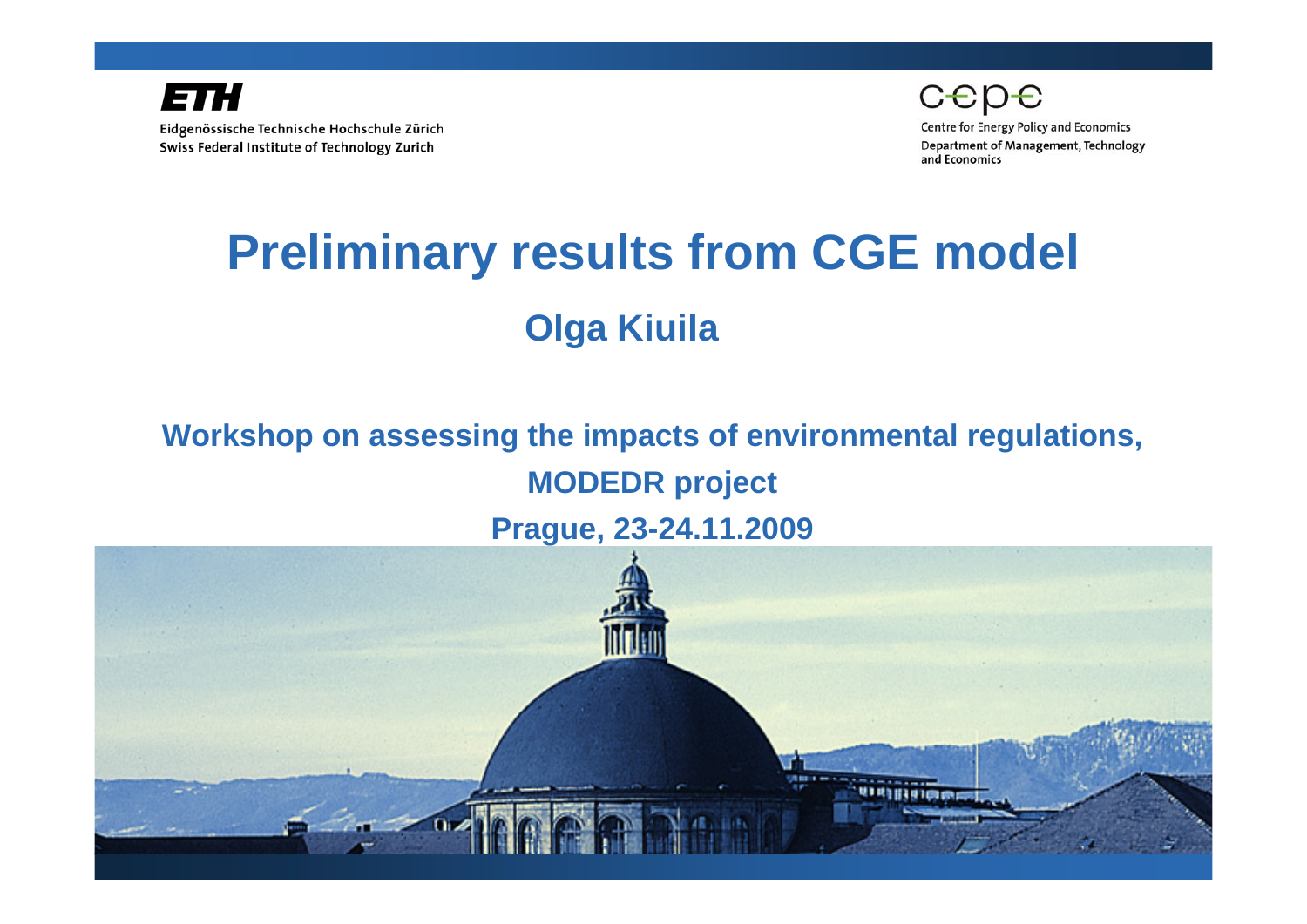

**Centre for Energy Policy and Economics** Department of Management, Technology and Economics



- 1. Scenarios description
- 2. Important assumptions
- 3. Results for scenario proposed by the Czech MoE
- 4. Comparison with ETR results
- 5. Results for alternative scenarios
- 6. Conclusion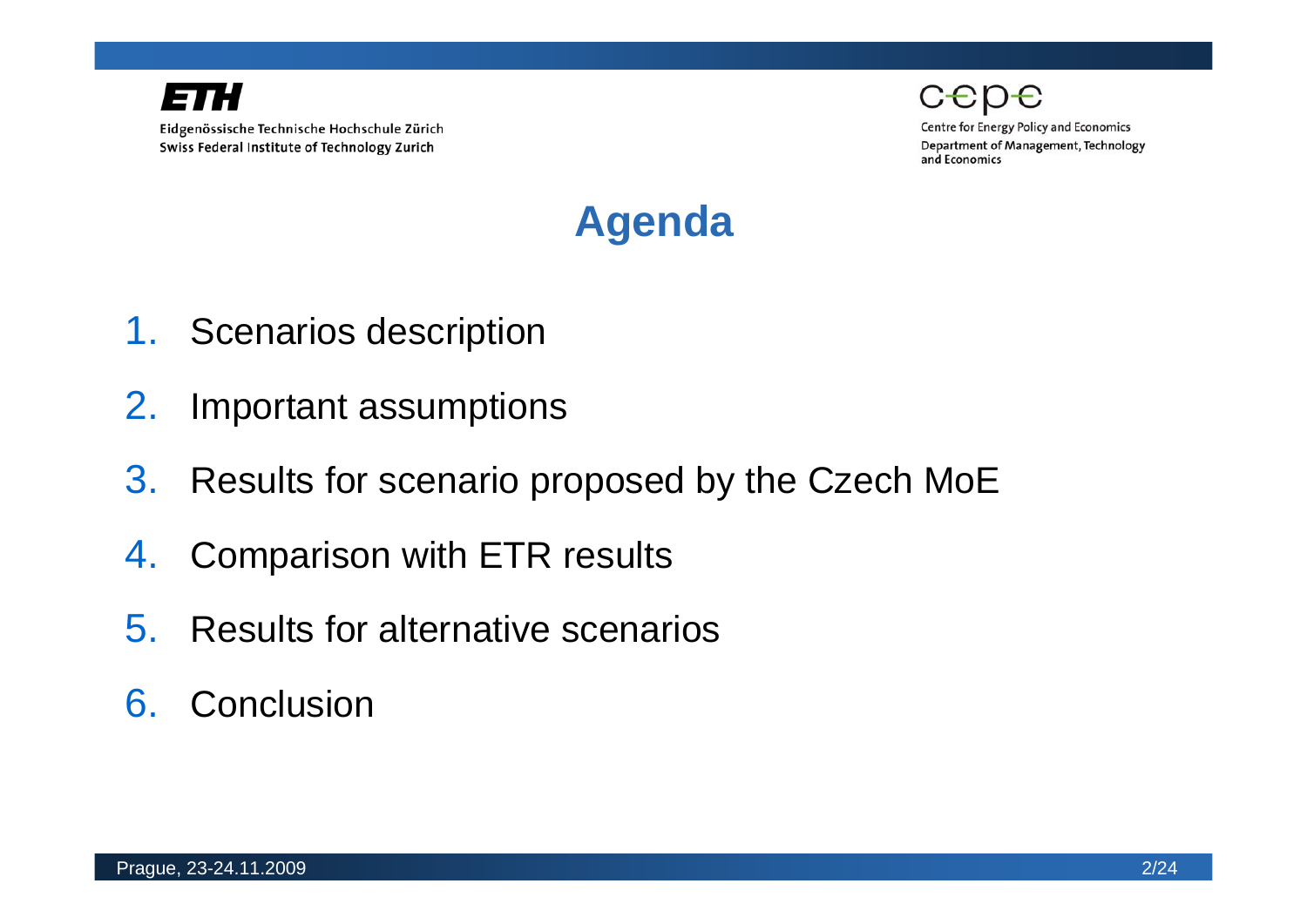



**Centre for Energy Policy and Economics** Department of Management, Technology and Economics

### **Policy scenarios**

- Scenario 1: the increase in emission charges as proposed by the Czech MoE in Air Quality Act
- Scenario 1a: scenario 1 + ETR via payroll tax for employers
- Scenario 2: scenario 1 with constant rates for 2010 and on
- Scenario 3: abolishment of emission charges

*Table 1: Emission charge rates [nominal Kc per t] & [%change in real term] for stationary (except households) and process related (except forCO<sub>2</sub>) sources* 

|                 | 2005-2009        |       | 2010-2015      |         | 2016  |         | 2017    |         | 2018             |         | 2019    |         | 2020   |         | 2021 and on |         |
|-----------------|------------------|-------|----------------|---------|-------|---------|---------|---------|------------------|---------|---------|---------|--------|---------|-------------|---------|
| <b>PM</b>       | 3 000            | $0\%$ | 4 200          | 19%     | 6 300 | 91%     | 8 4 0 0 | 153%    | 10 500           | 214%    | 12 600  | 272%    | 14 700 | 329%    | 29 400      | 746%    |
| $ SO_2 $        | 1000             | $0\%$ | 400            | 19%     | 2 100 | 91%     | 2 800   | 153%    | 3 500            | 214%    | 4 200   | 272%    | 4 900  | 329%    | 9 800       | 746%    |
| <b>NOx</b>      | 800              | $0\%$ | 100            | 17%     | 700   | 94%     | 2 2 0 0 | 149%    | 2 800            | 214%    | 3 300   | 265%    | 3 900  | 326%    | 7 800       | 742%    |
| <b>VOC</b>      | 2 0 0 0          | $0\%$ | 2 800          | 19%     | 4 200 | 91%     | 5 600   | 153%    | 7 000            | 214%    | 8 4 0 0 | 272%    | 9 800  | 329%    | 19 600      | 746%    |
| <b>CO</b>       | 600              | $0\%$ | $\overline{0}$ | $-100%$ |       | $-100%$ | 0       | $-100%$ | $\boldsymbol{0}$ | $-100%$ | 0       | $-100%$ | 0      | $-100%$ |             | $-100%$ |
| CO <sub>2</sub> | $\boldsymbol{0}$ | $0\%$ | 587            | 500%    | 662   | 662%    | 684     | 684%    | 706              | 706%    | 727     | 727%    | 749    | 749%    | 775         | 775%    |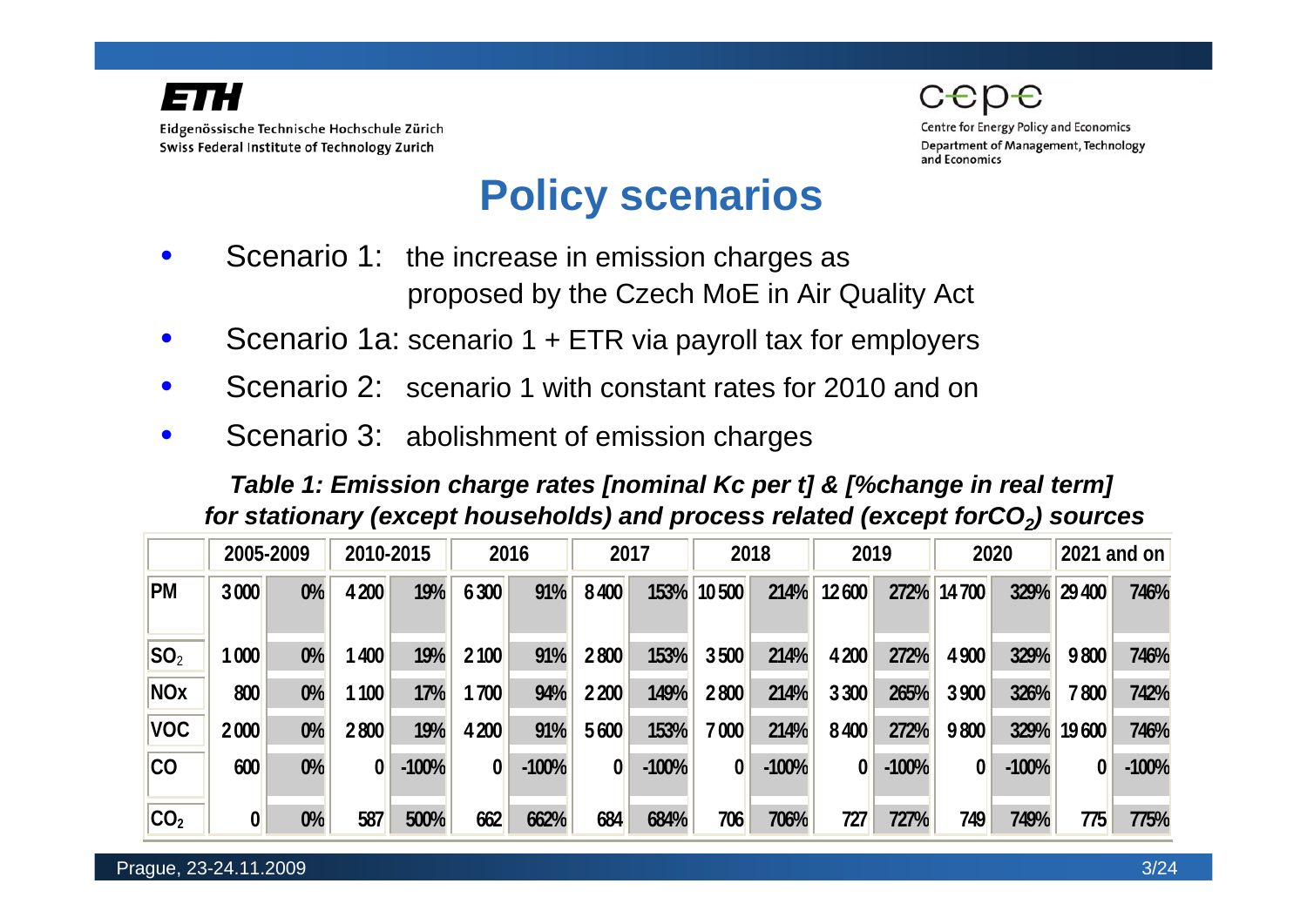



**Centre for Energy Policy and Economics** Department of Management, Technology and Economics

### **Important assumptions**

- Static model of the small-open economy (based on 2005 data)
- 19 sectors, 7 production factors, 1 household, government
- Combustion- & process-related emission of 6 pollution
- 10 types of taxes and quasi-taxes
- Net export = const (exchange rate is a numéraire)
- Capital supply = const
- Labor force  $=$  const, but endogenous unemployment
- No inflation, but we measure a price change within the model
- No technological progress
- No abatement possibility (to be add)
- External environmental benefits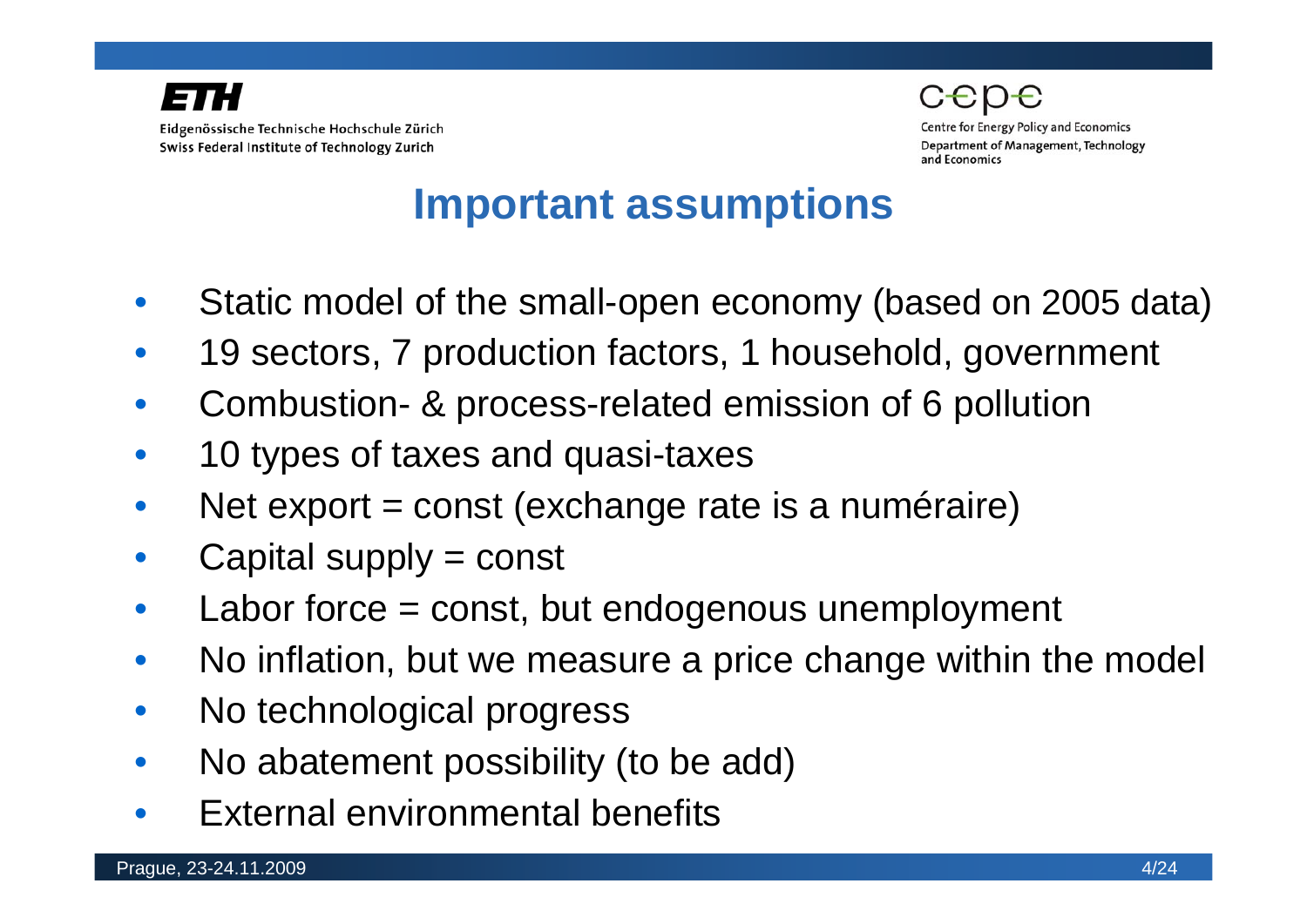

cepe **Centre for Energy Policy and Economics** Department of Management, Technology and Economics

**Results for scenarios 1 & 1a: Labour market** 

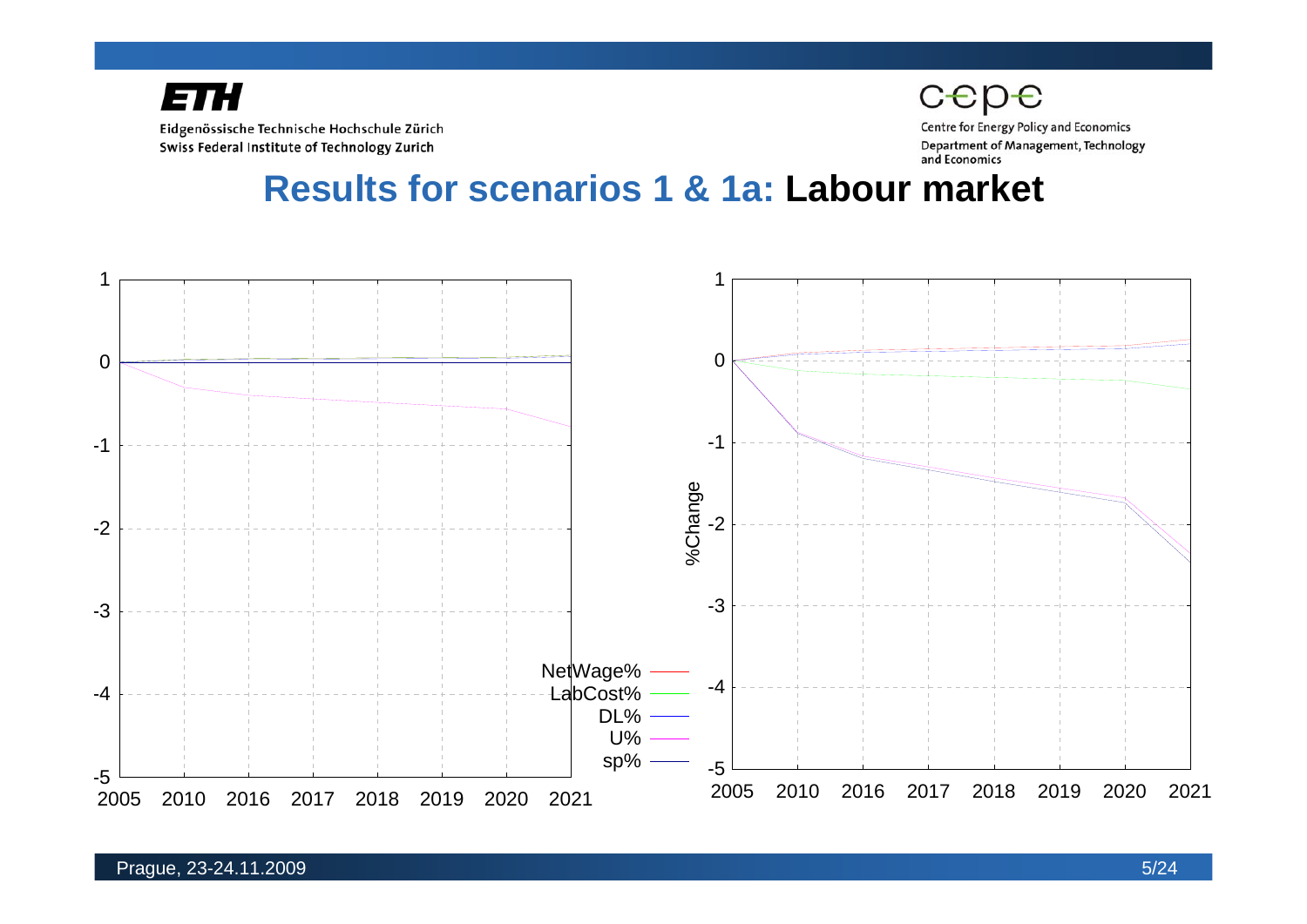

**Centre for Energy Policy and Economics** Department of Management, Technology and Economics

## **How to interpret results properly**

The results of CGE simulation do not imply that the implementation of the ETR will decrease unemployment by 0.9% in 2005-2010.

They imply that, ceteris paribus, unemployment would be 0.9%- 0.3%=0.6% lower if ETR was implemented in 2005 together with new tax rates than if only new tax rates were implemented in 2005.

Also results may change if ETR was implemented in a different way (eg. via income tax instead of payroll tax).

Finally, CGE models do not provide precise results, because a numeric tolerance should be considered (at least  $\pm$  0.5%)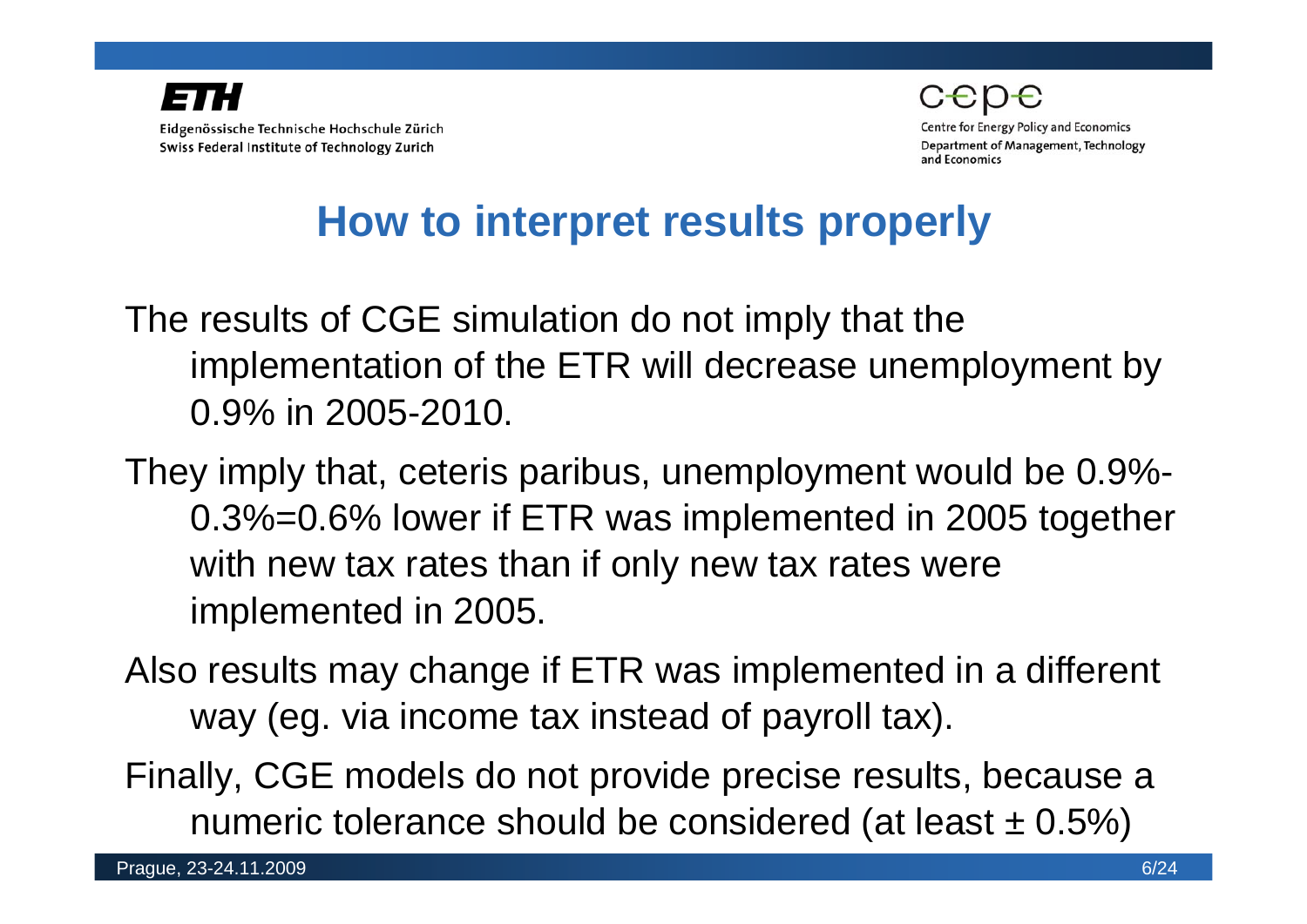Eidgenössische Technische Hochschule Zürich Swiss Federal Institute of Technology Zurich

cepe **Centre for Energy Policy and Economics** Department of Management, Technology and Economics

**Results for scenarios 1 & 1a: Tax revenue per source**

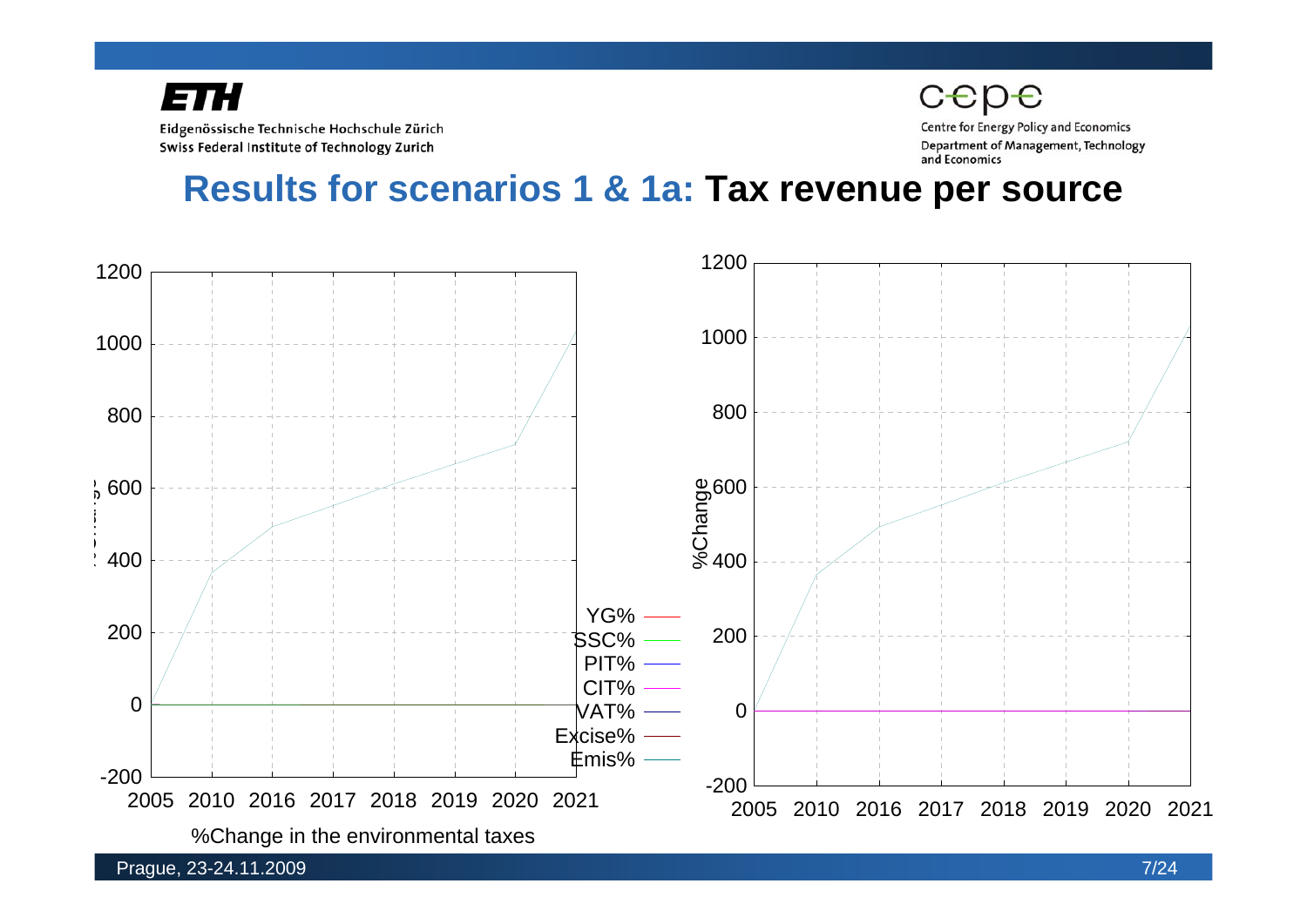

Eidgenössische Technische Hochschule Zürich Swiss Federal Institute of Technology Zurich

Department of Management, Technology and Economics

**Centre for Energy Policy and Economics** 

#### **Results for scenarios 1 & 1a: Tax revenue streams (except emission charges)**

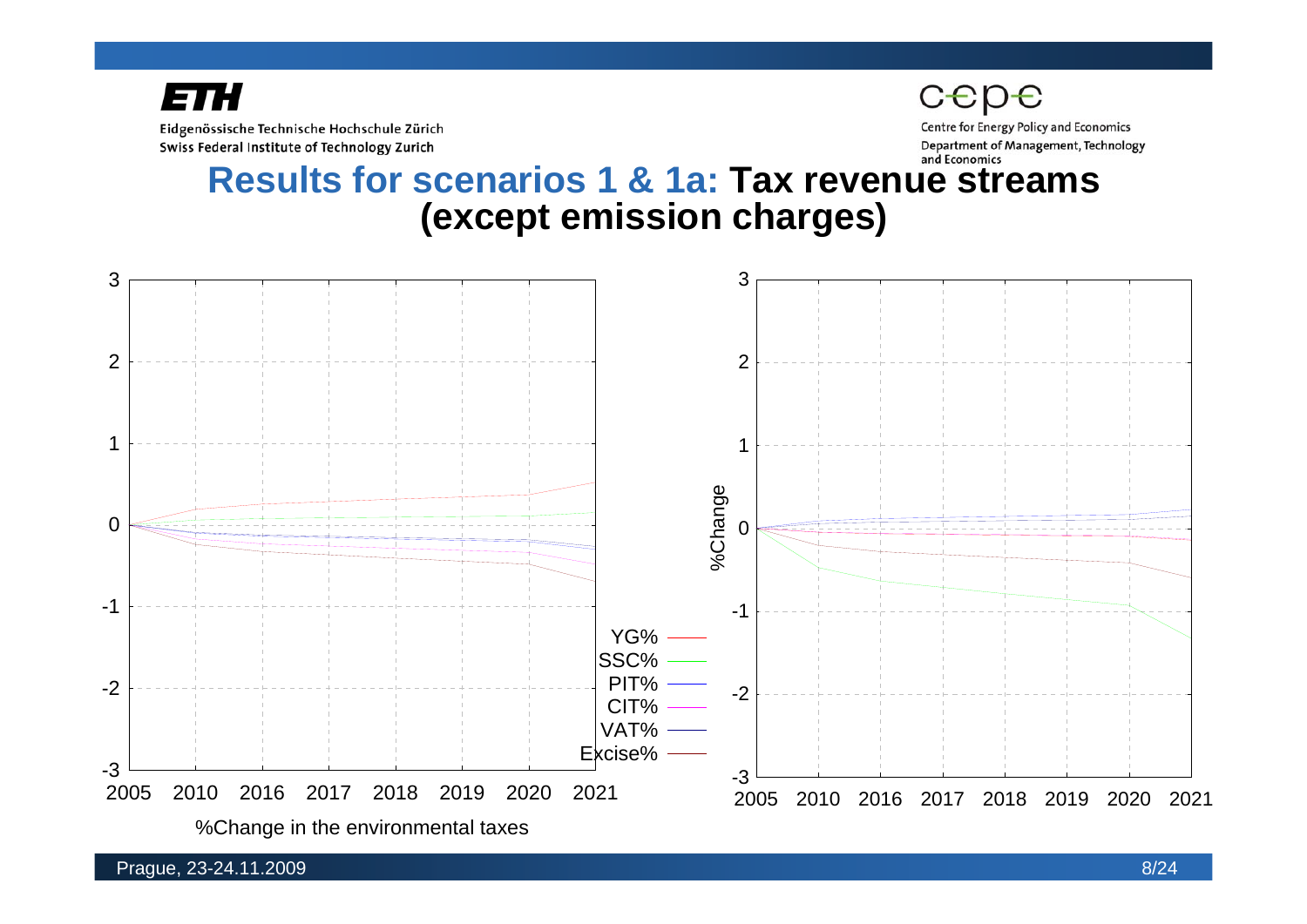Eidgenössische Technische Hochschule Zürich Swiss Federal Institute of Technology Zurich

cepe

**Centre for Energy Policy and Economics** Department of Management, Technology and Economics

**Results for scenarios 1 & 1a: Tax revenue [bln Kc 2005]**



%Change in the environmental taxes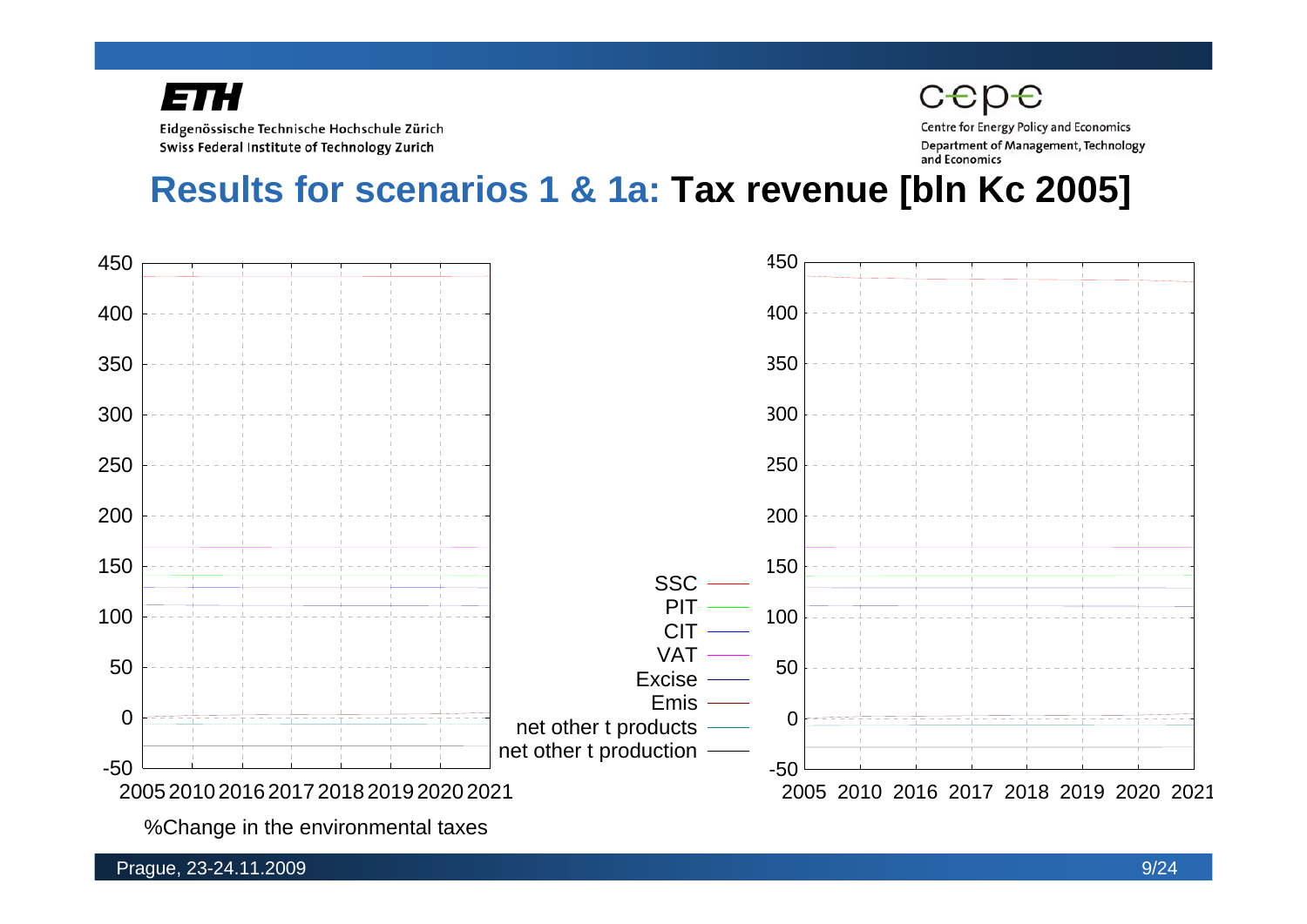

cepe

**Centre for Energy Policy and Economics** Department of Management, Technology and Economics

#### **Results for scenarios 1 & 1a: Macro indicators**



#### Prague, 23-24.11.2009 10/24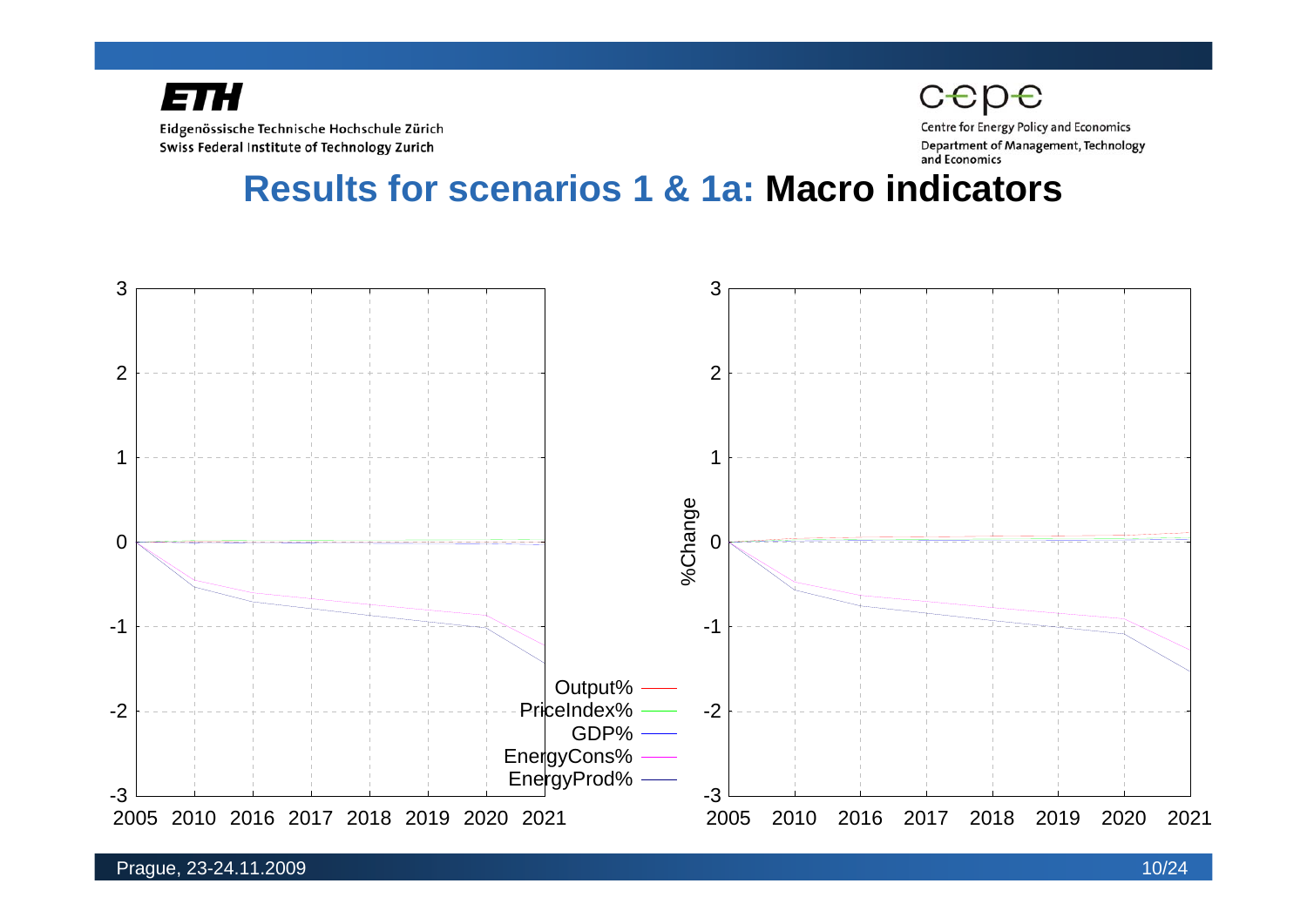Eidgenössische Technische Hochschule Zürich Swiss Federal Institute of Technology Zurich

**Centre for Energy Policy and Economics** Department of Management, Technology and Economics

cepe

#### **Results for scenarios 1 & 1a: Energy consumption**

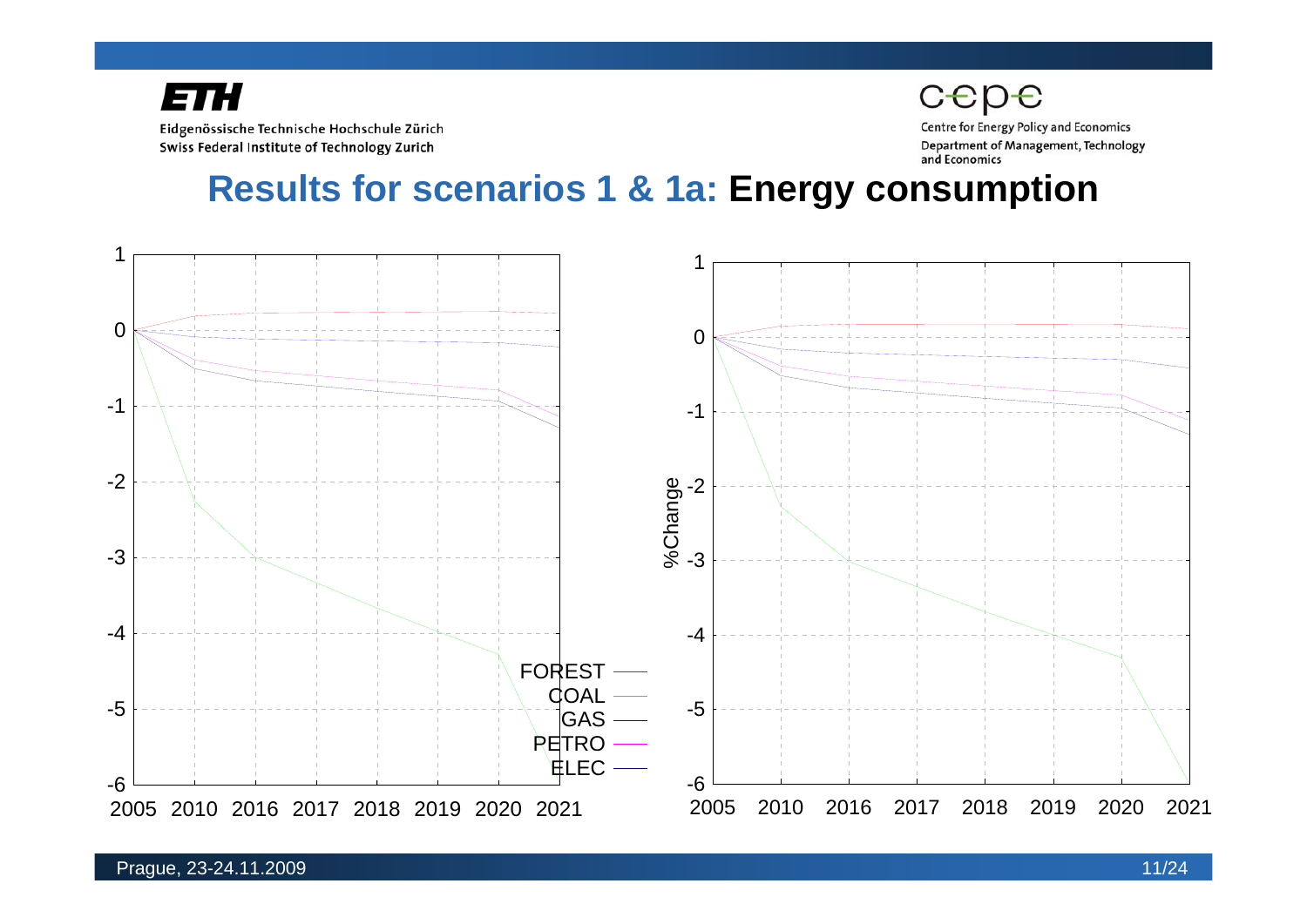

Eidgenössische Technische Hochschule Zürich Swiss Federal Institute of Technology Zurich

**Centre for Energy Policy and Economics** Department of Management, Technology and Economics

**Results for scenarios 1 & 1a: Output**

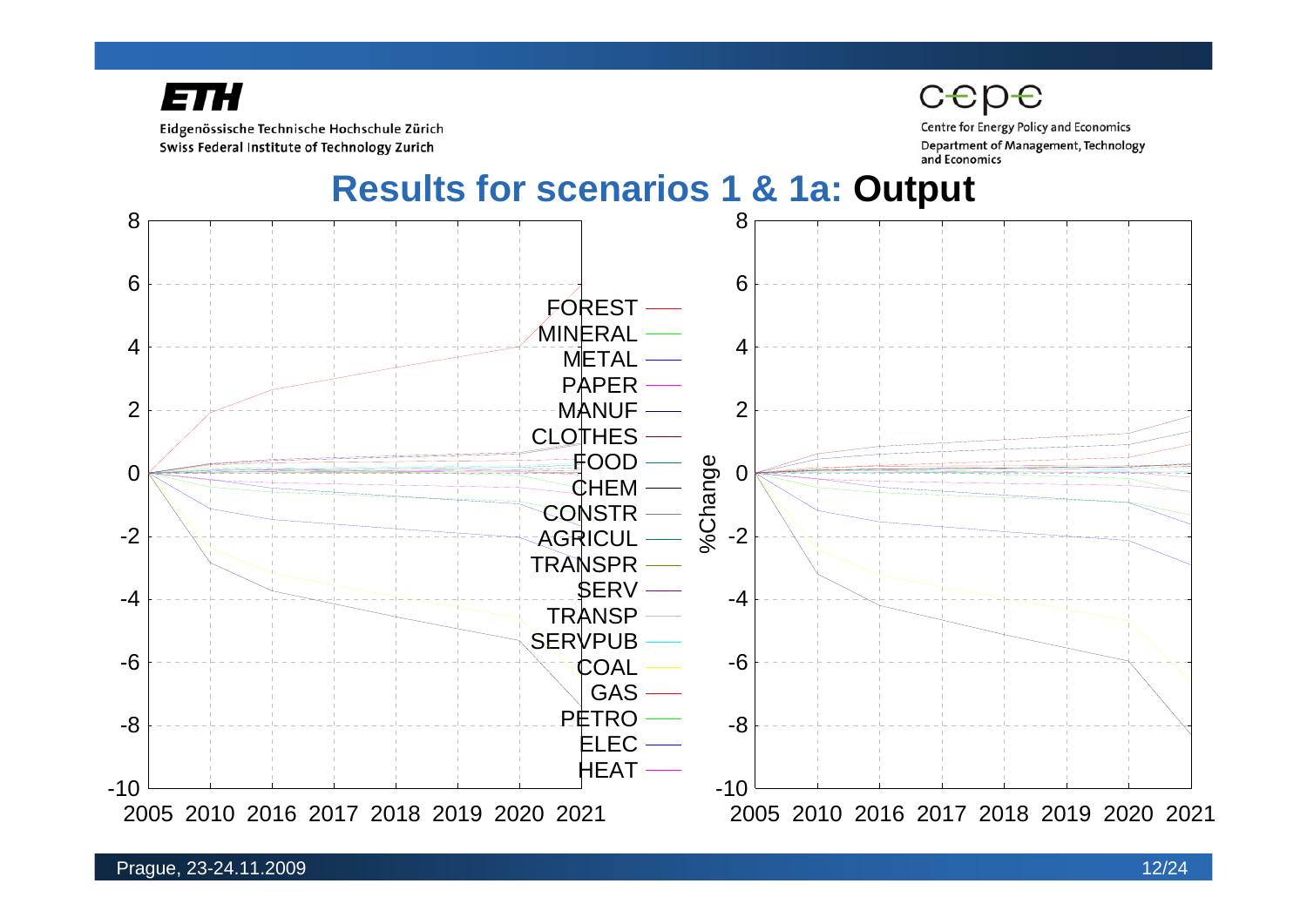

Eidgenössische Technische Hochschule Zürich Swiss Federal Institute of Technology Zurich

**Centre for Energy Policy and Economics** Department of Management, Technology and Economics

#### **Results for scenarios 1 & 1a: Pollution emission**

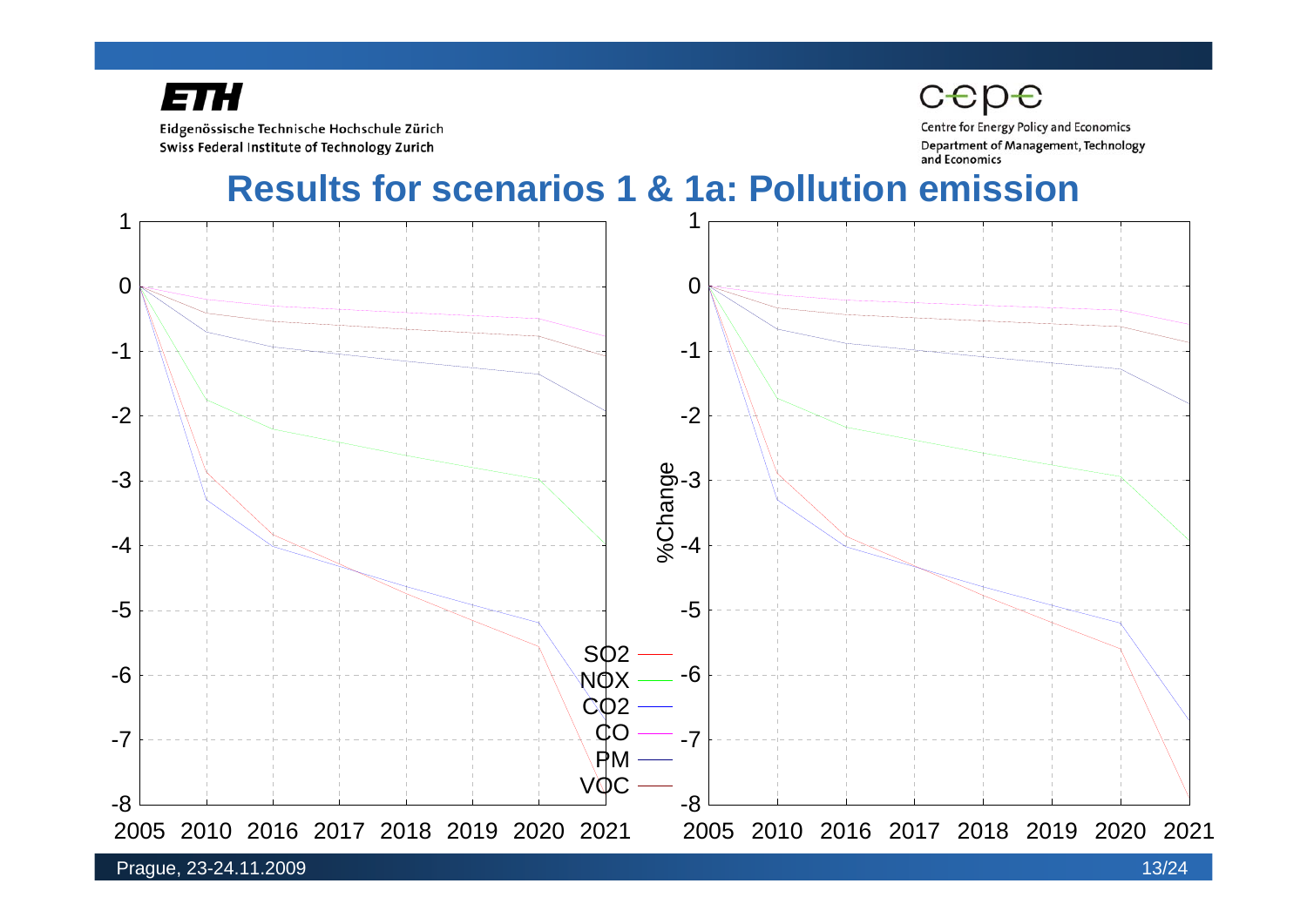

Eidgenössische Technische Hochschule Zürich Swiss Federal Institute of Technology Zurich

**Centre for Energy Policy and Economics** Department of Management, Technology and Economics

**Results for scenarios 1 & 1a: Welfare (EV)** 

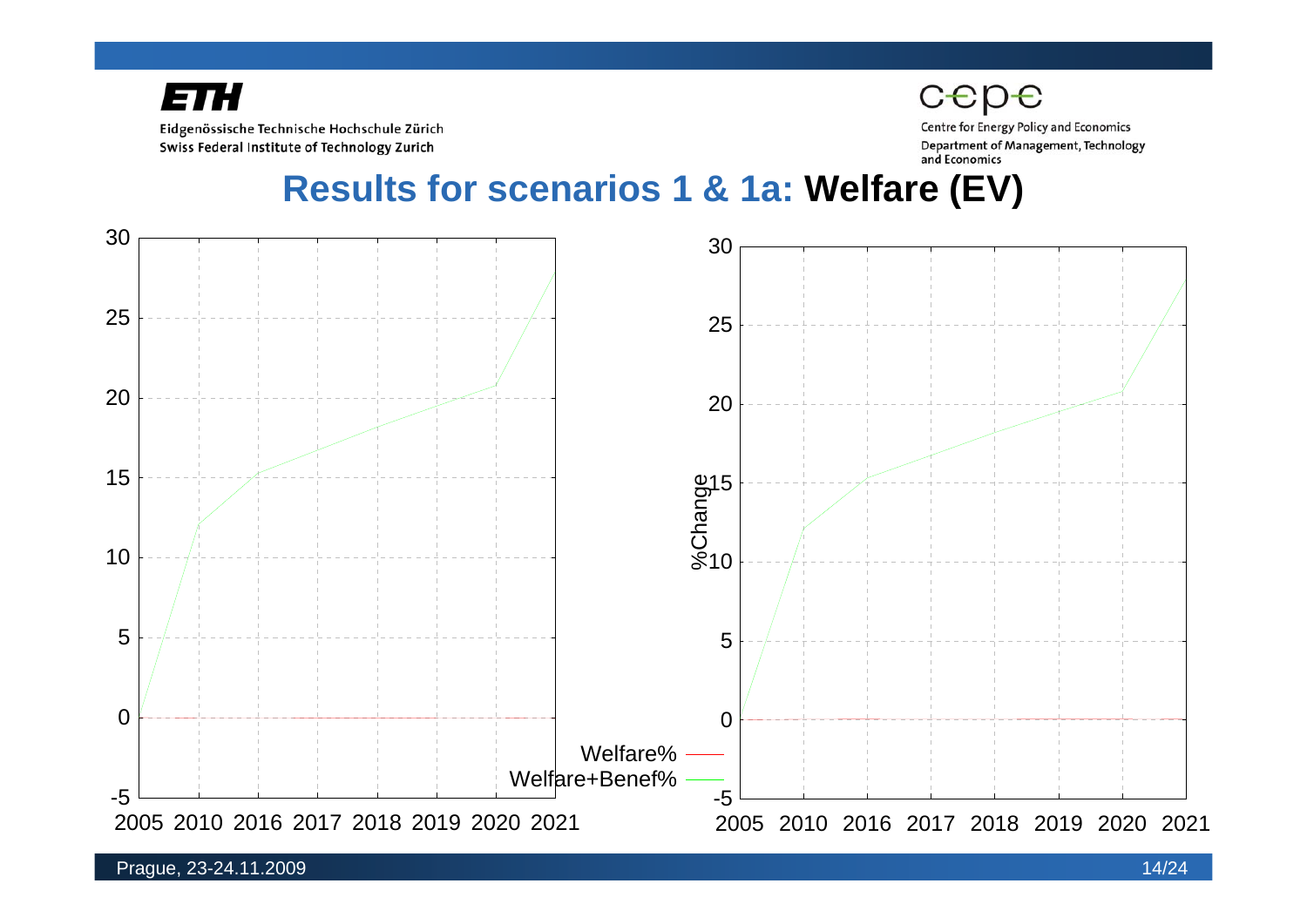

cepe

**Centre for Energy Policy and Economics** Department of Management, Technology and Economics

**Results for scenarios 2 & 3: Labour market**

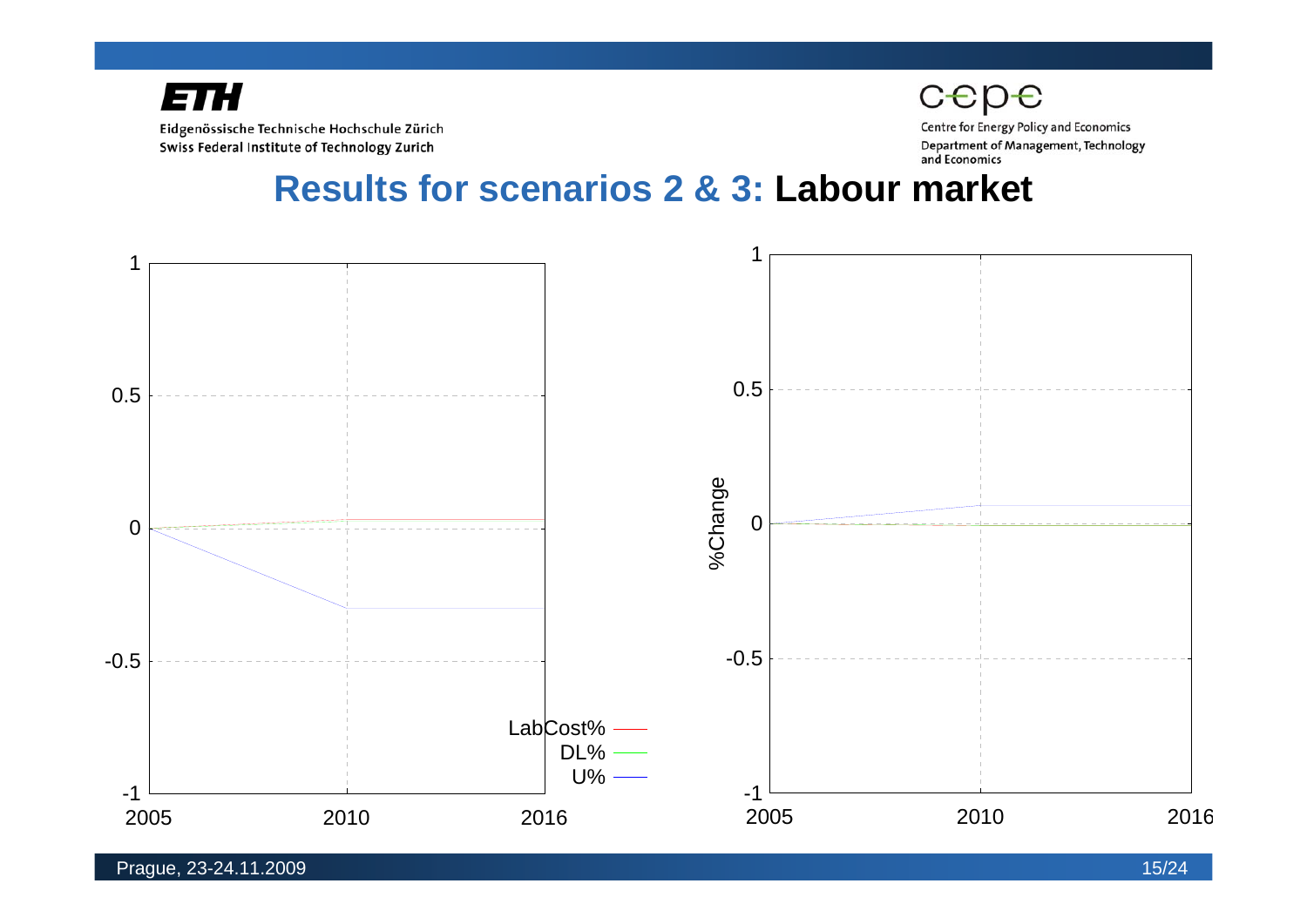Eidgenössische Technische Hochschule Zürich Swiss Federal Institute of Technology Zurich

cepe **Centre for Energy Policy and Economics** Department of Management, Technology and Economics

**Results for scenarios 2 & 3: Tax revenue per source**

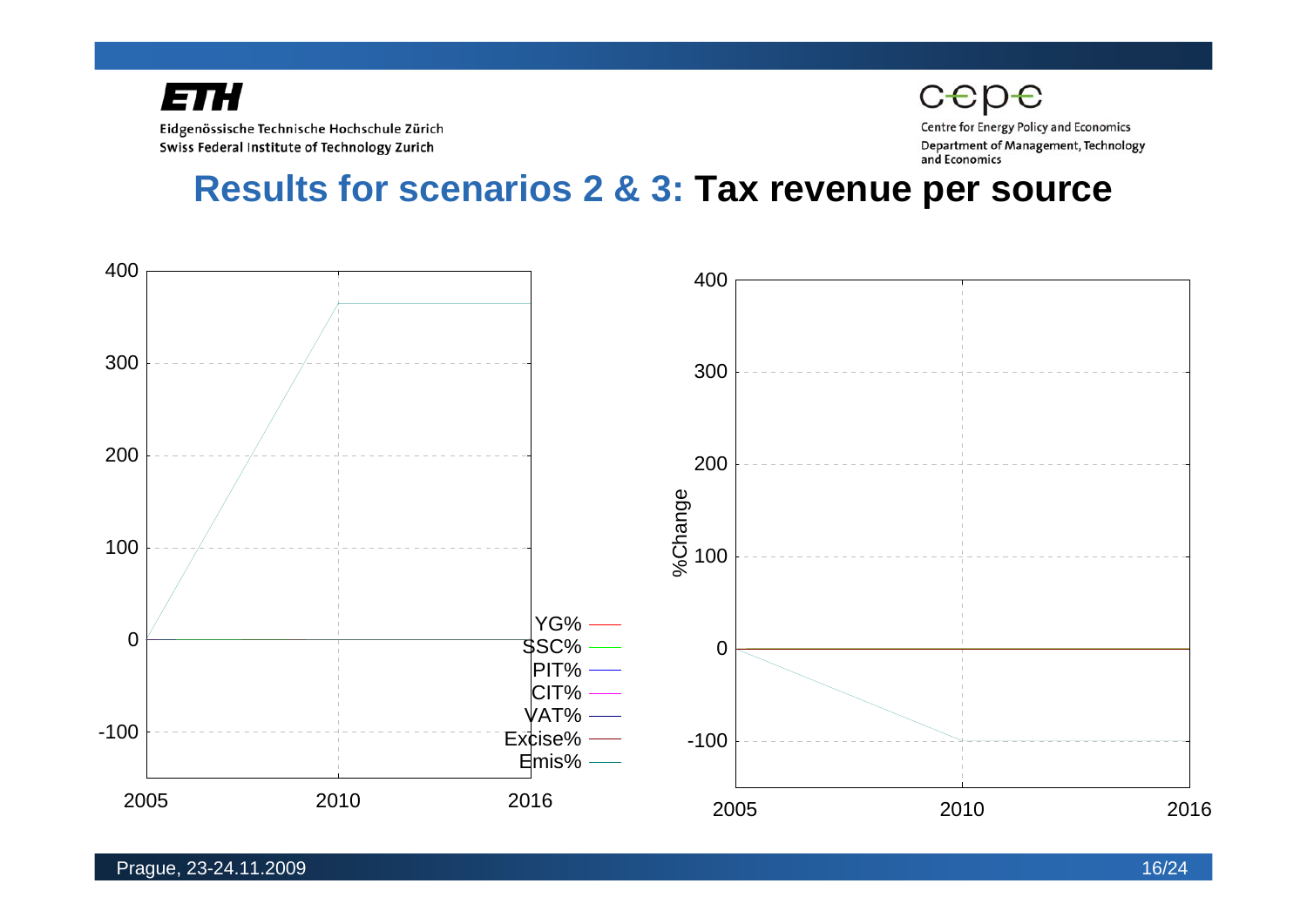

Eidgenössische Technische Hochschule Zürich Swiss Federal Institute of Technology Zurich

**Centre for Energy Policy and Economics** Department of Management, Technology and Economics

#### **Results for scenarios 2 & 3: Tax revenue streams (except emission charges)**



Prague, 23-24.11.2009 17/24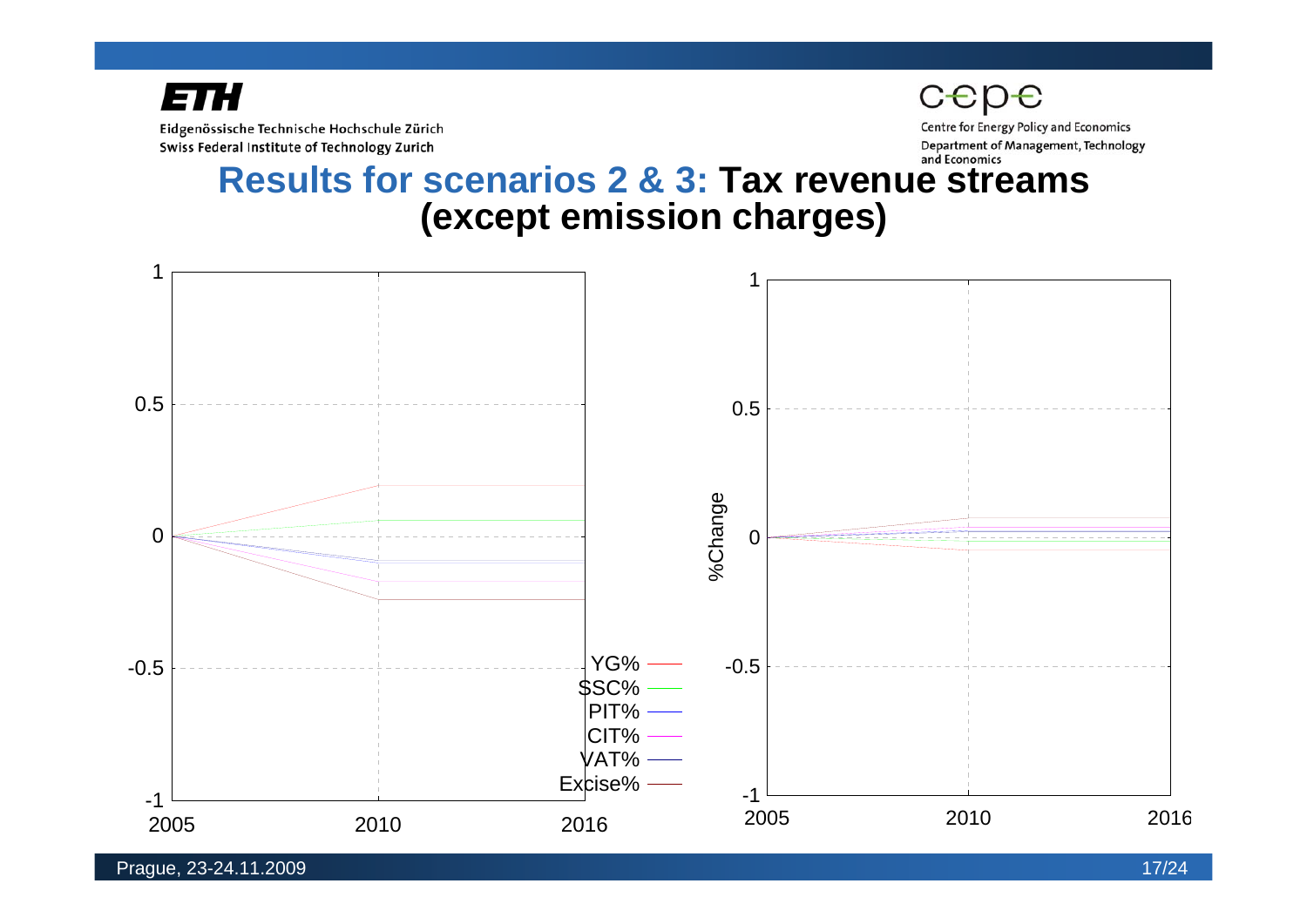Eidgenössische Technische Hochschule Zürich Swiss Federal Institute of Technology Zurich

**Centre for Energy Policy and Economics** Department of Management, Technology and Economics

cepe

#### **Results for scenarios 2 & 3: Tax revenue [bln Kc 2005]**

![](_page_17_Figure_4.jpeg)

Prague, 23-24.11.2009 18/24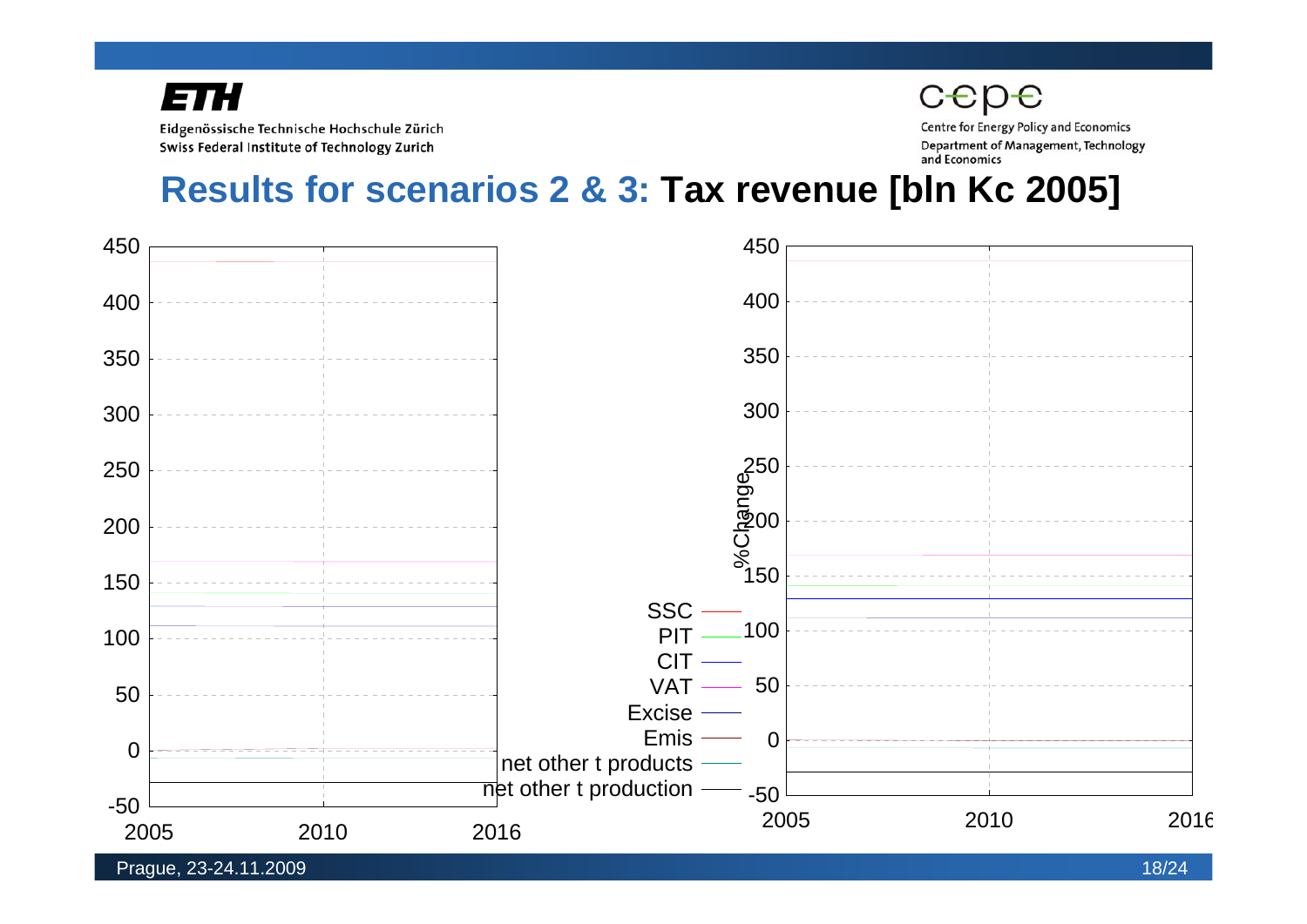![](_page_18_Picture_0.jpeg)

cepe **Centre for Energy Policy and Economics** Department of Management, Technology and Economics

#### **Results for scenarios 2 & 3: Macro indicators**

![](_page_18_Figure_4.jpeg)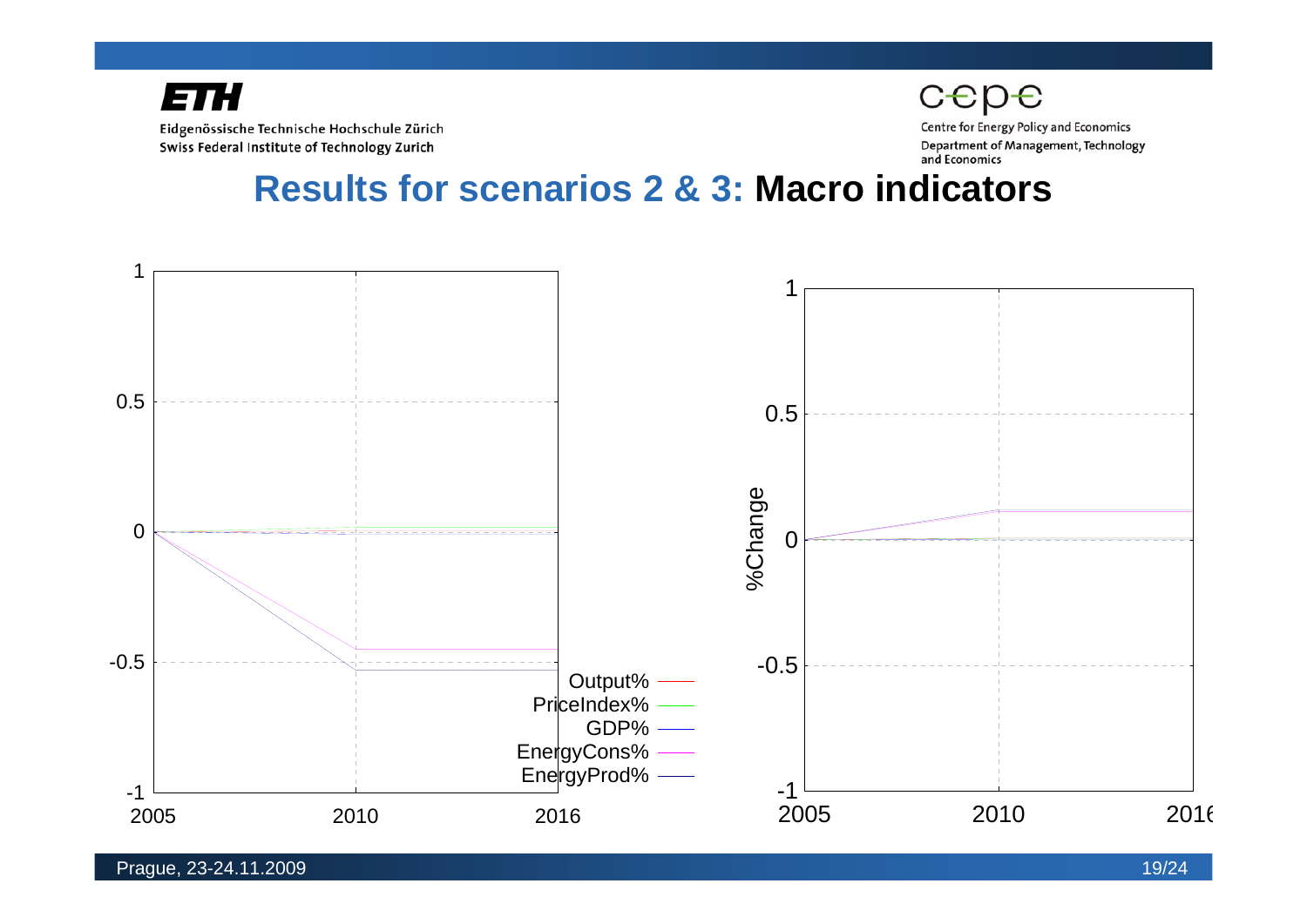![](_page_19_Picture_0.jpeg)

**Centre for Energy Policy and Economics** Department of Management, Technology and Economics

cepe

**Results for scenarios 2 & 3: Energy consumption**

![](_page_19_Figure_4.jpeg)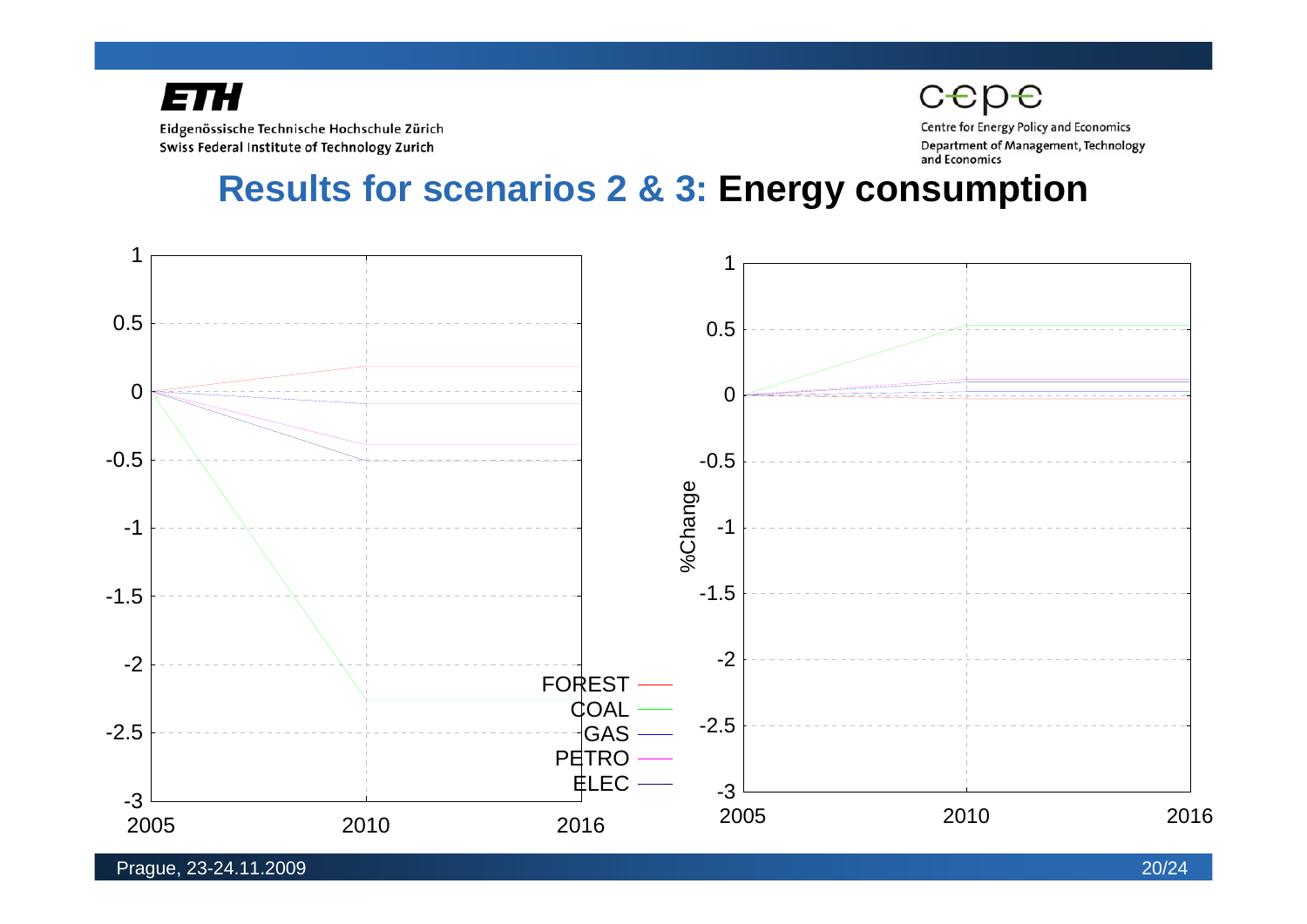![](_page_20_Picture_0.jpeg)

Eidgenössische Technische Hochschule Zürich Swiss Federal Institute of Technology Zurich

**Centre for Energy Policy and Economics** Department of Management, Technology and Economics

#### **Results for scenarios 2 & 3: Output**

![](_page_20_Figure_5.jpeg)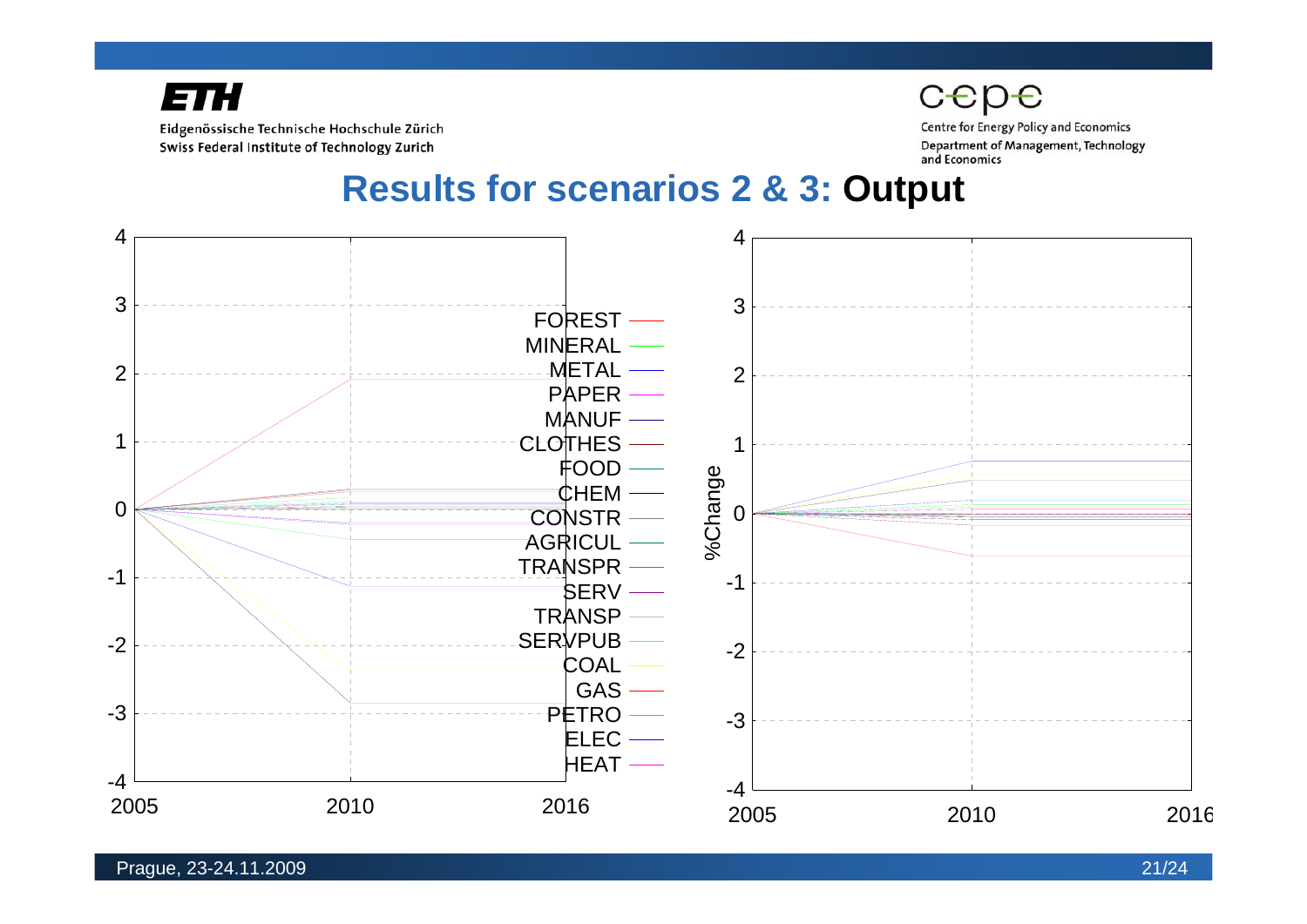![](_page_21_Picture_0.jpeg)

cepe

**Centre for Energy Policy and Economics** Department of Management, Technology and Economics

#### **Results for scenarios 2 & 3: Pollution emission**

![](_page_21_Figure_5.jpeg)

Prague, 23-24.11.2009 22/24

![](_page_21_Picture_7.jpeg)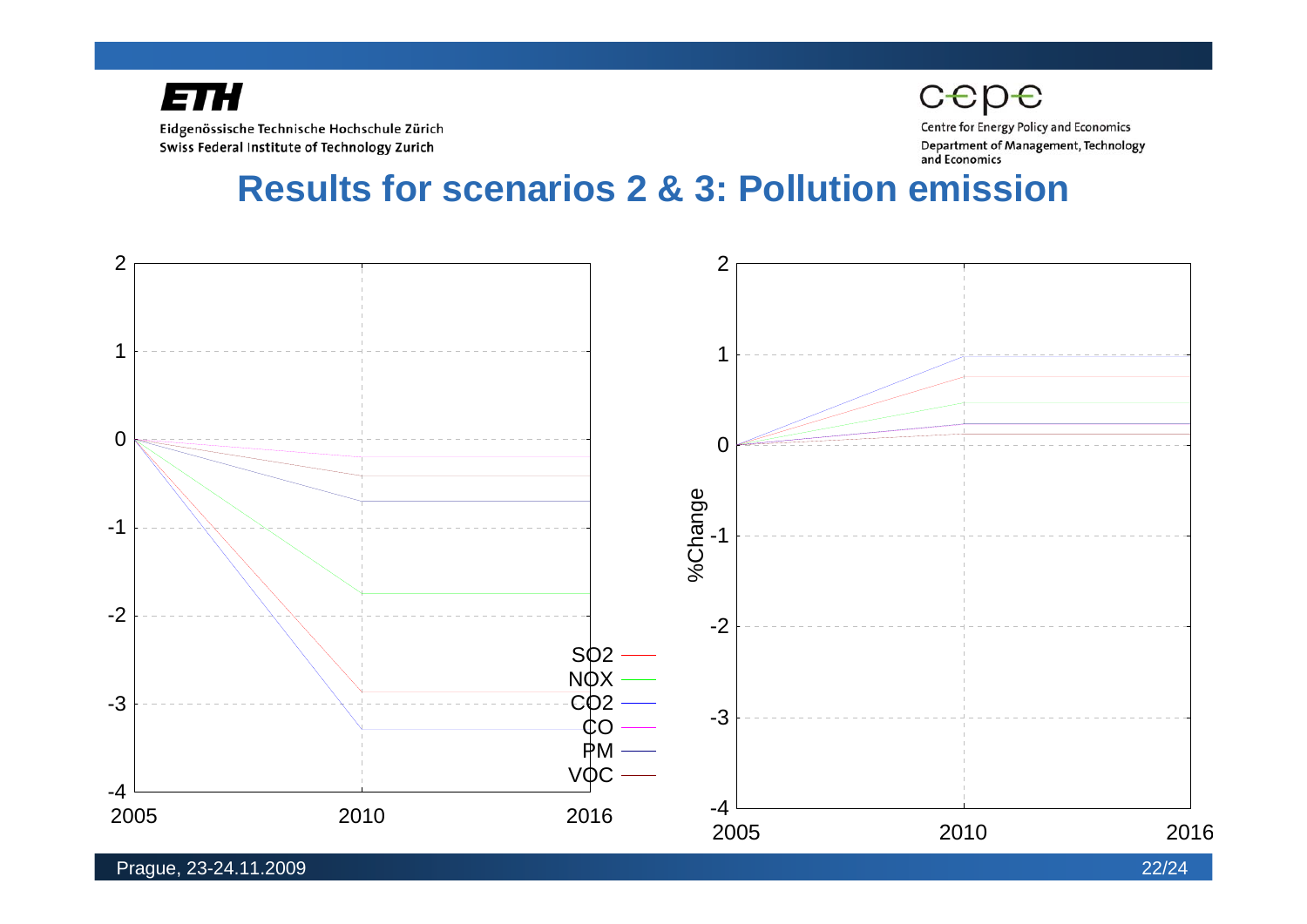![](_page_22_Picture_0.jpeg)

Eidgenössische Technische Hochschule Zürich Swiss Federal Institute of Technology Zurich

**Centre for Energy Policy and Economics** Department of Management, Technology and Economics

**Results for scenarios 2 & 3: Welfare (EV)** 

![](_page_22_Figure_5.jpeg)